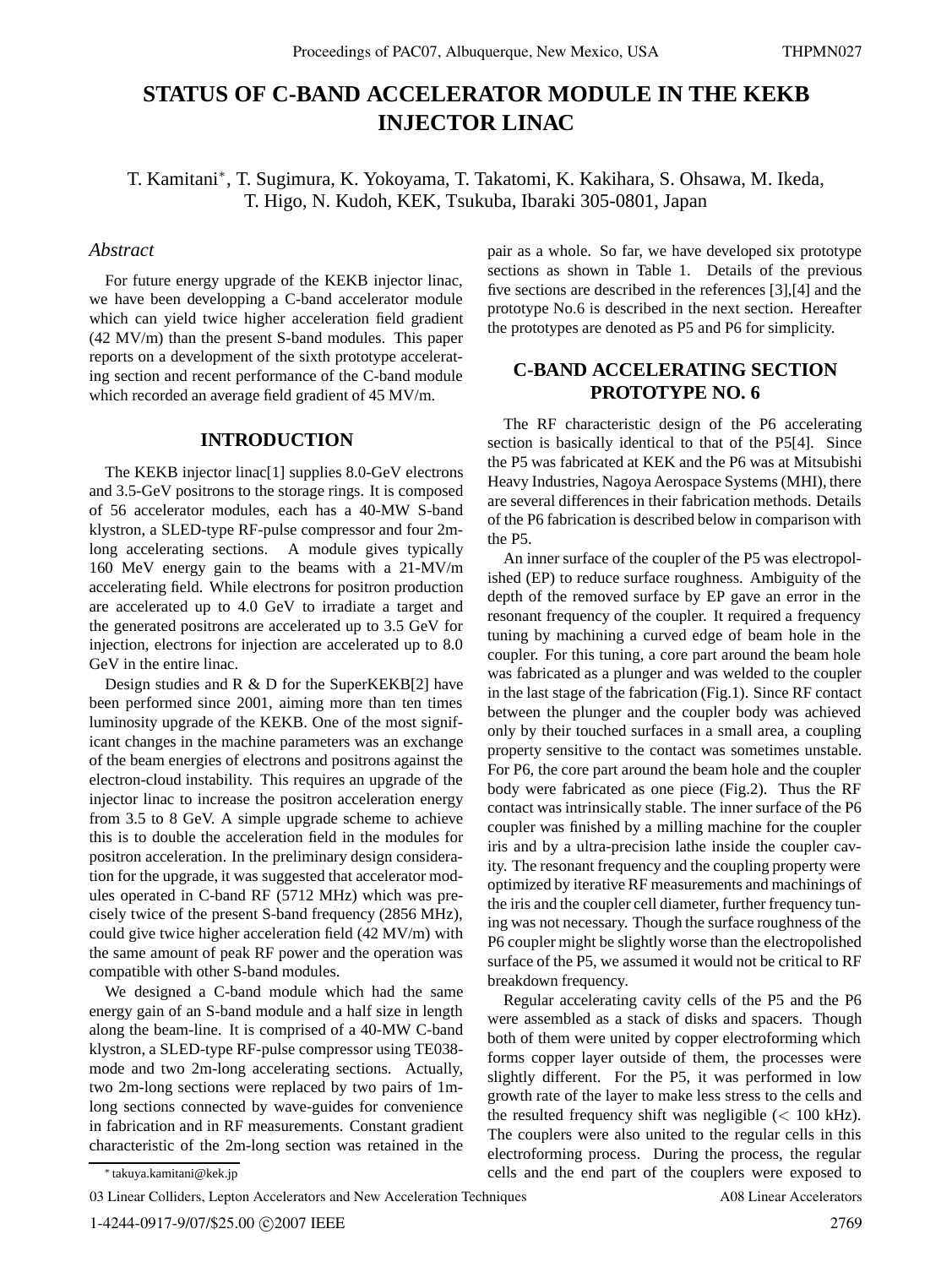| . .                    |                         |                         |             |                         |                         |                         |
|------------------------|-------------------------|-------------------------|-------------|-------------------------|-------------------------|-------------------------|
|                        | P1                      | P <sub>2</sub>          | P3          | P4                      | P5                      | Р6                      |
| type                   |                         |                         | $U^*(C.I.)$ |                         |                         |                         |
| disk iris (mm)         | $12.5 \rightarrow 10.5$ | $12.5 \rightarrow 10.5$ | 14.5        | $12.5 \rightarrow 10.5$ | $14.5 \rightarrow 12.5$ | $14.5 \rightarrow 12.5$ |
| shunt imp. $(M\Omega)$ | $75 \rightarrow 85$     | $75 \rightarrow 85$     | 65          | $75 \rightarrow 85$     | $65 \rightarrow 75$     | $65 \rightarrow 75$     |
| filling time (ns)      | 243                     | 243                     | 103         | 243                     | 135                     | 135                     |
| electroforming         | fast                    | slow                    | slow        | fast                    | slow                    | fast                    |
| fabricated at          | MHI                     | <b>KEK</b>              | <b>KEK</b>  | <b>MHI</b>              | <b>KEK</b>              | <b>MHI</b>              |

Table 1: Accelerating section prototype specifications



Figure 1: Input coupler of P5 section



Figure 2: Input coupler of P6 section

copper sulfate solution, but the coupler regions at both ends were covered by waterproof packings. It was because the copper layer could not grow uniformly in angular surface. Existence of the packings made distribution of electric flux line non-uniform and the copper layer growth was slow in the vicinity of the packings. This electroforming process took 20 days to have sufficient layer thickness in the entire structure.

For the P6, only the regular cells were electroformed. It was performed with a similar recipe for the S-band

of the layer was much faster, since it was advantageous for mass production. It took only 4 days. This fast growth inevitably cause a resonant frequency shift ( $\sim$  +400 kHz) of the regular cells by a stress inside the copper layer. However, magnitude of this frequency shift was precisely predicted by a careful control of composition of the copper sulfate solution and a preliminary test with a small sample. Resonant frequencies of the cells were tuned before the electroforming considering this frequency shift. Deviations of the final resonant frequencies from the design value were only +10 kHz. After the electroforming, the couplers were united to the regular cells by electron beam welding (EBW). EBW has a merit that only a localized region is heated and influences to the couplers are negligible. On the other hand, the cells for EBW have suffered from resonant frequency shift. It gave slight deformation of the Nodal shift property from straight lines as shown in Fig.3, but degradation of the RF reflection (VSWR) was not significant (Fig.4). In the last stage of the P6 fabrication, a cooling water

accelerating section fabrication at MHI. The growth rate

jacket was TIG-welded outside the regular cells. TIG welding performed at MHI for the previous prototypes P1, P4 caused a definite frequency shift ( $\sim$  -200 kHz) in the regular cells. We suspected that it gave a tension for the structure to contract. For the P6, shape of joint part was modified to be flexible for the tension. It was successful that the frequency shift was negligible (-25 kHz).

The P6 was completed in December of 2006. After two weeks of RF-processing in a test stand, it was installed in the C-band accelerator module in the KEKB linac to replace the P3 section to achieve higher energy gain.

# **RECENT PERFORMANCE OF THE C-BAND MODULE**

With the four accelerating sections (P1, P2, P3 and P4) installed in August of 2005, the C-band accelerator module in the KEKB linac has been operated as a full equipped module. However, as described in Ref.[4], the filling times and the shunt impedances of the four sections were in a makeshift configuration and they were unbalance for the two pairs of the sections. By installations of the P5 in August and of the P6 in December of 2006, the problem was fixed and the design configuration was completed.

As for the RF source, a C-band klystron (PV-5050K) A08 Linear Accelerators

03 Linear Colliders, Lepton Accelerators and New Acceleration Techniques